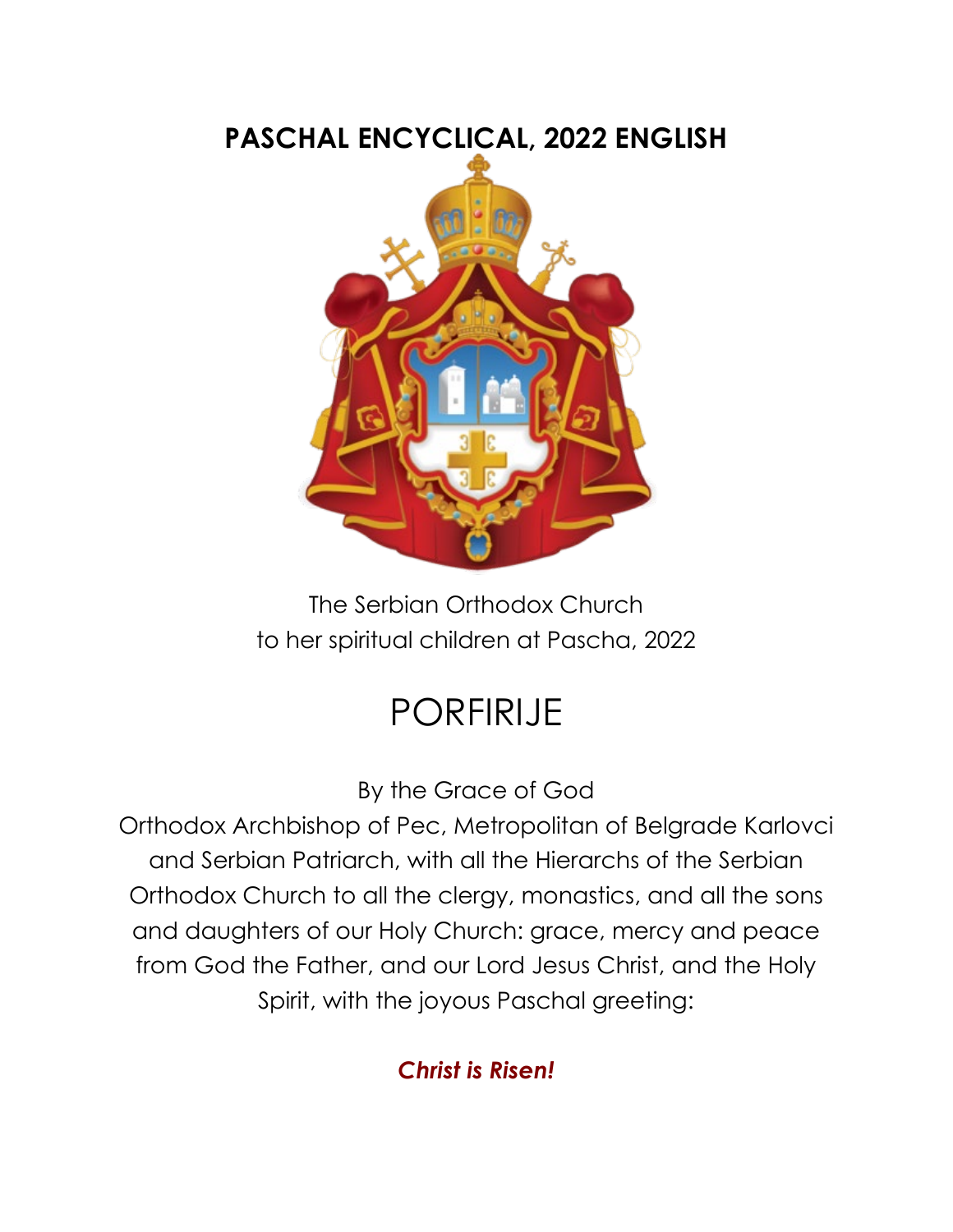*"This is the day which the Lord has made; Let us greatly rejoice and be glad in it." Psalm 117:24*

Our dear spiritual children,

With these words from the Old Testament days, the king and prophet David enthusiastically cried out, foreseeing by the Holy Spirit the great day of Christ's victory over death and our spiritual celebration because of that. On this great and mysterious Day all creation is bathed in the light of eternity and with unspeakable joy sings the song of victory to the Lord who banished the darkness of sin and illumined us with the unfading rays of life. *"And the light shines in the darkness, and the darkness has not overcome it,"* (St. John 1:5) - so the essence of divine revelation and our Christian testimony was summed up by the Holy Apostle, Evangelist and Theologian John who during the Mystical Supper rested his head upon Lord's bosom and took in all the power, beauty and mystery of His life-giving Being as the God-Man.

The darkness of the grave and the shackles of death could not overcome nor restrain the Light of Light born of the Father before all ages, through Whom everything came into being -- the Only-Begotten Son, our Lord Jesus Christ, although they tried to do so in every way. From the night he was handed over to the lawless, everything was so full of unbelief and violence that the crucified Christ finally had to cry out: *"My God, my God, why have You*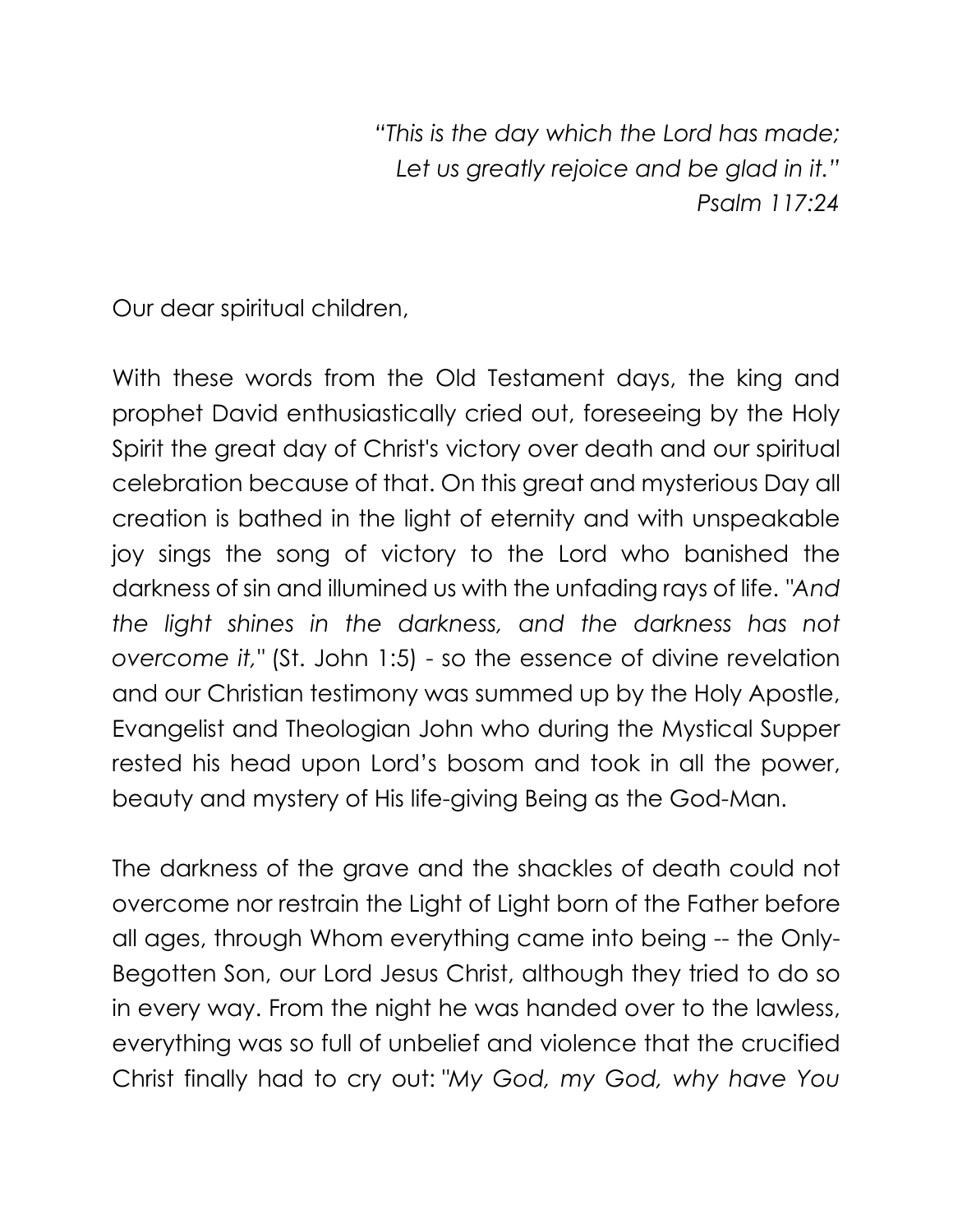*forsaken me?"* (St. Mark 15:34). Seeing how the once glorious Jerusalem was shrouded in the spiritual darkness of sin, the Only-Begotten Son watched from the highly-raised Cross as the dark mouth of the tomb gaped before him in order to swallow him forever. From the stony ground of its sharp edges, the leaders of the faith and the people mockingly told the Lord to transform the Cross' good news of salvation into a proud acceptance of the power of the fallen world: *"Let Him now come down from the cross, and we will believe Him."* (St. Matthew 27:42)

In that hour of hopelessness even the dying grunting of the crucified prisoners turned to mocking the living God, the Savior of the world: mocking Him Who came down among us out of love and illuminated the darkness of our lives with eternal light and joy; mocking Him Who, by interpreting his Heavenly Father in the ancient Jewish tradition, showed the fatherly face of God to the whole world; mocking Him Who, through his sufferings and glorious resurrection, made us children of the life-giving love of God; mocking Him Who gave the gracious power of life to His Church, *"the pillar and ground of the truth"* (1 Timothy 3:15), against which *"the gates of hell will not prevail"* (St. Matthew 16:18); mocking Him Who encouraged us to be persistent proclaimers of meaning in this gloomy age; mocking Him Who like a meek Lamb (cf. St. John 1:36), was offered for our sins, and Who will be God's last Word at the terrible judgment - the temple of the New Jerusalem, shining with the glory of God. (cf. Revelation 21: 22-23)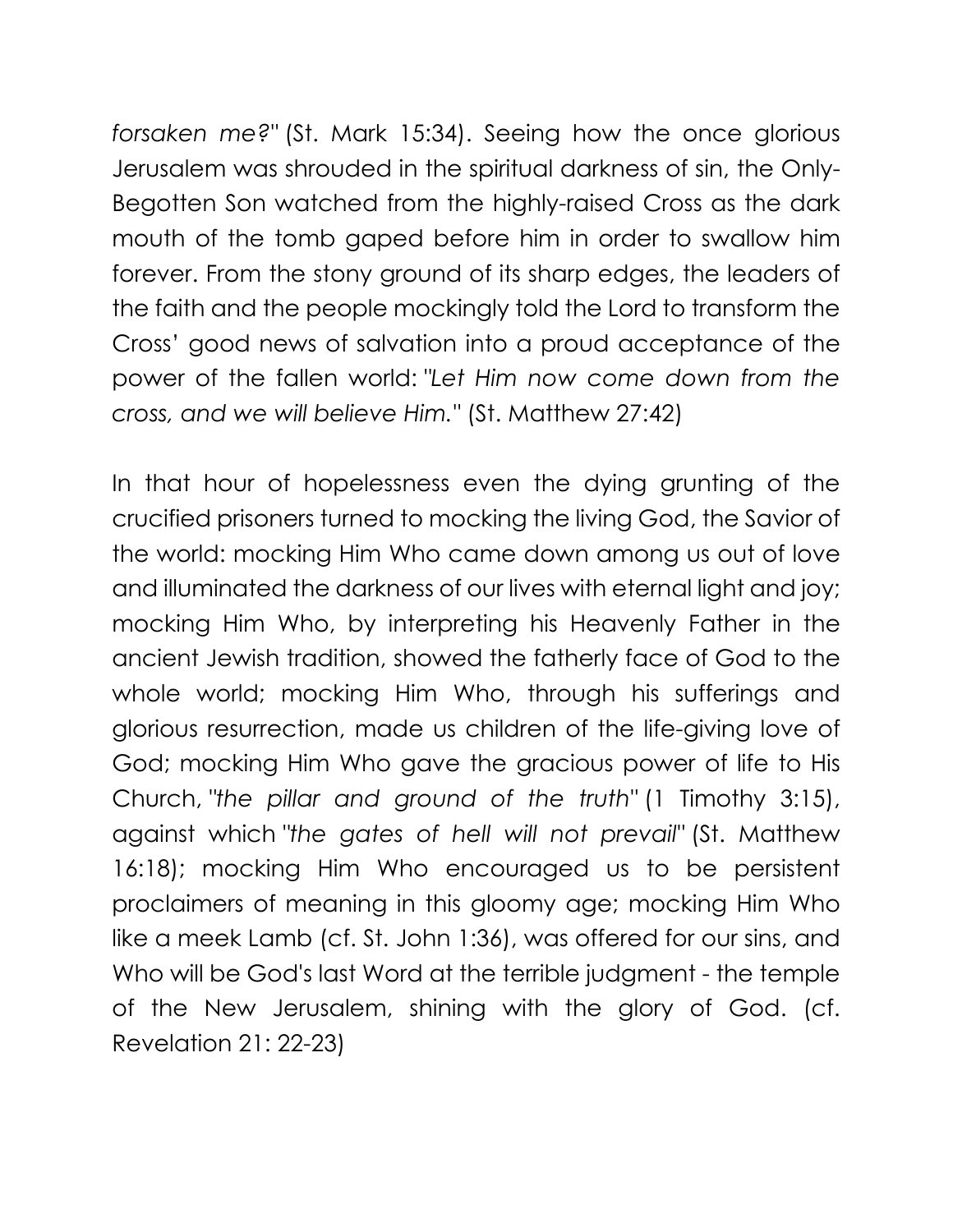We are always ascending Mount Golgotha, dear spiritual children, because we are called to witness to the living God in the world and thus participate in the salvation of every creature of God. Guided by the Holy Spirit, we are, according to the Holy Apostle Paul, children of God in whom all creation longs for deliverance from corruption and for the joy of eternal life. (cf. Romans 8:21) This sense of responsibility among us is especially emphasized today, due to the general crisis in the world and the fact that the flames of war and destruction in Ukraine have joined those other places on the planet which have declared armed conflict the only answer to differences and disagreements between countries, peoples and faiths. We sympathize with all Orthodox Christians, brothers and sisters; we sympathize and cosuffer with all the people of this world as we see the conflicts on Ukrainian soil and throughout the world deepen even more. The great Apostle Paul reminds us: *"(God) has made from one blood every nation of men to dwell on all the face of the earth."* (Acts 17:26)

Therefore, we were created as one unique human race, and we are called to be one. Thus, we pray to the Risen Lord that peace be established as soon as possible and unconditionally, that suffering cease, and that all refugees return to their homes. Every war, anywhere and anytime, produces only losers and is a defeat of human dignity, a defeat and shame of every person as an icon of God. And while the forces of this world are waging ruthless wars, most suffering is endured by the common man. What will we, who are gathered today on the Feast of feasts, warmed by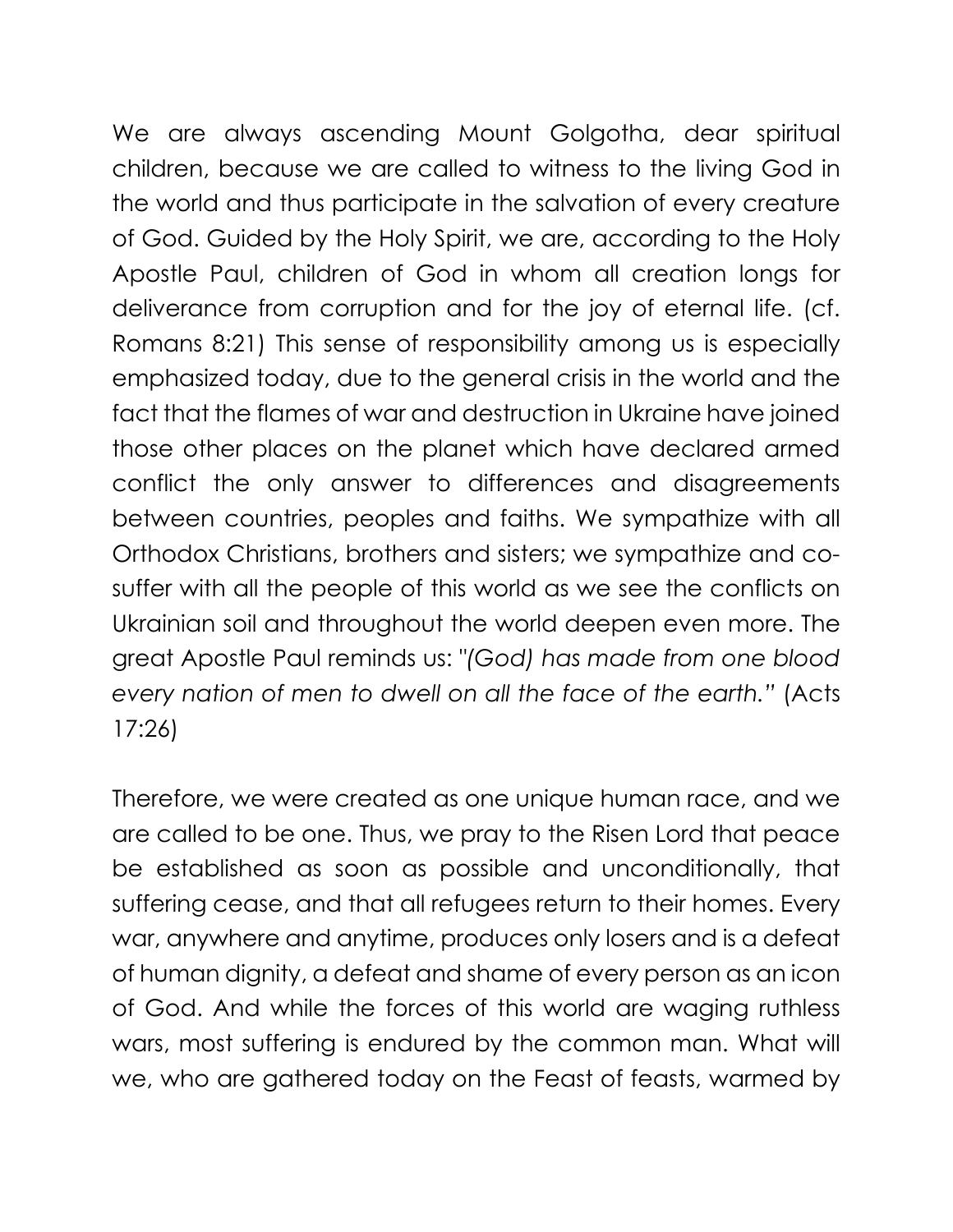the warmth of our homes, say to those who are separated from their loved ones by a destructive power and are scattered abroad? How are we going to sing the Paschal hymn when there are so many of us hungry and thirsty for justice, so many uncomforted? May the Lord Jesus Christ Himself, whose Kingdom is not of this world, lead us to answer these questions - for *"if My kingdom were of this world,"* as the Savior told Pilate, *"My servants would fight, so that I should not be delivered to the Jews; but now My kingdom is not from here."* (John 18:36)

At a time when Judea was also divided by the interests of Rome, Syria and Persia, the God-man Jesus showed us the meaning of these words in many ways. We only remember the healing of the demon-possessed Gadarene man, brothers and sisters, when it is said that he was possessed by a legion of demons (cf. St. Mark 5: 1-20). The scene of an untamable man who lived among graves and fought with stones day and night depicts the tragic situation of many under Roman rule and connects all past, present and future victims of global conflicts who without Christ, sooner or later, are doomed to self-destruction. Having healed a helpless man by expelling legions of enemies into a herd of unclean animals, Christ showed us that it was important for Him to bring the victim out of the grave and provide the possibility of eternal life, and only then solve external living conditions. This could only be done by the eternal Logos who dwelt among men in the fullness of grace and truth (cf. St. John 1:14). That is why He leaves that rescued man to witness to the mercy of God in the same circumstances, and that is why He finally voluntarily leaves the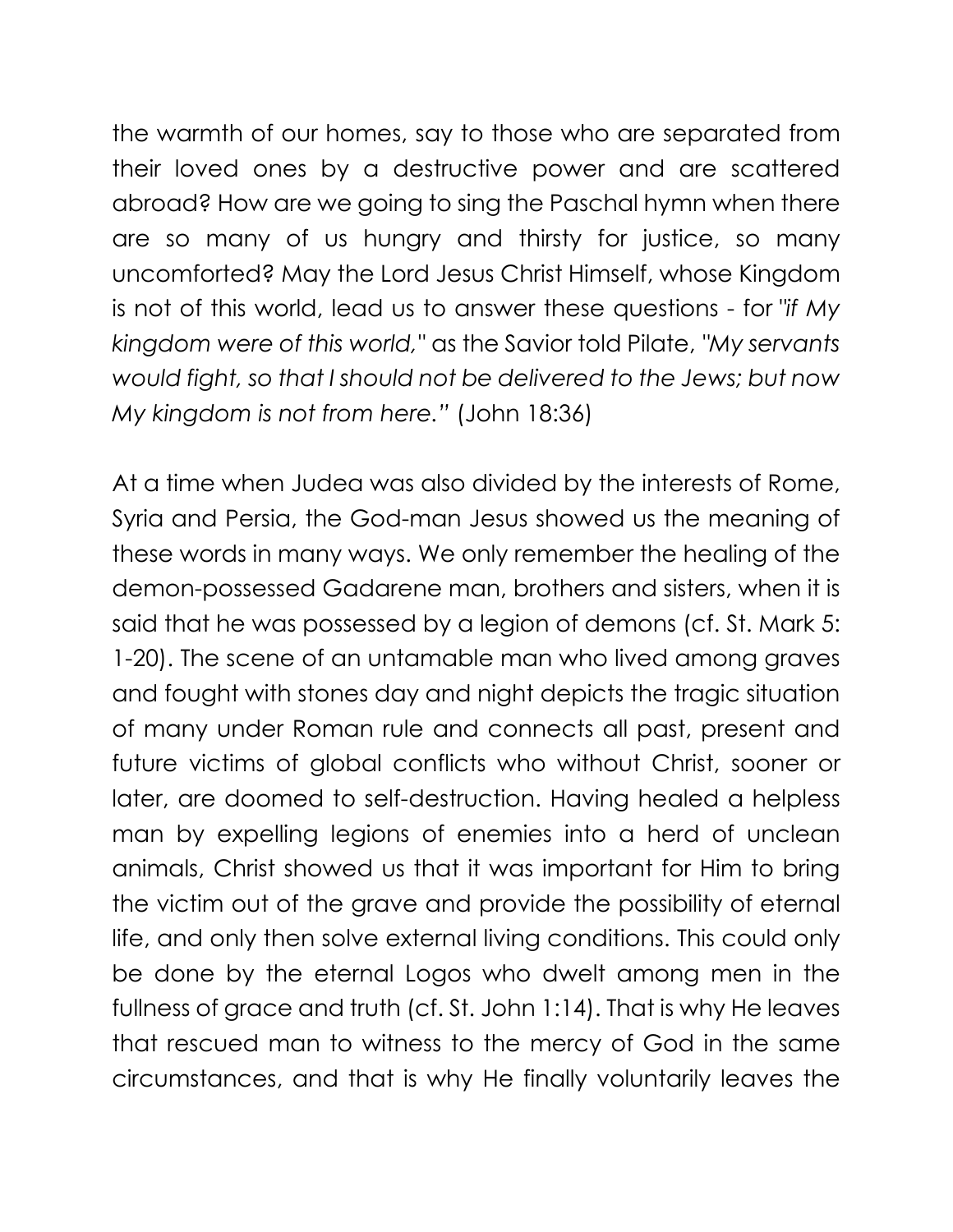regions where God proved to be more powerful than all the impurities that moved their rulers. The kingdom of Christ, therefore, is not of this world, and it is the gospel of salvation. The kingdom of Christ is not of this world, and with that power we rise for eternal life. The kingdom of Christ is not of this world, and that is why we do to each of the "least of these" in their need, without distinction. The kingdom of Christ is not of this world, and therefore let us embrace the other as the Lord himself, because only in this way will we be accepted as His.

Let us turn to love, dear spiritual children, because the voice of the angel himself above the empty tomb of Christ directs us to this: *"Why do you seek the living among the dead? He is not here; He is risen!"* (St. Luke 24: 5-6) Let us cultivate the knowledge that "*our citizenship is in heaven*", as the Apostle Paul says, *"and from it we also eagerly wait for the Savior, the Lord Jesus Christ"*(Philippians 3:20). Let us also be aware that the primordial methods of deceiving us with passions and fears in the abuse of the mass media can easily make us people of enslaved mind and suppressed conscience, strangers to our heavenly destiny. Let us beware of the apparent security of a global anthill that wants to make us impersonal prisoners of self-sufficiency. Spending time in the belief that the virtual world of unhealthy imagination and the consumption of material goods can achieve true well-being means being doomed to a life without dignity and freedom. In a world that refuses to be soaked in the light of divine love, labors and sacrifices are not understood as the way of Christ's Golgotha, as the cross through which resurrection will come by God's grace,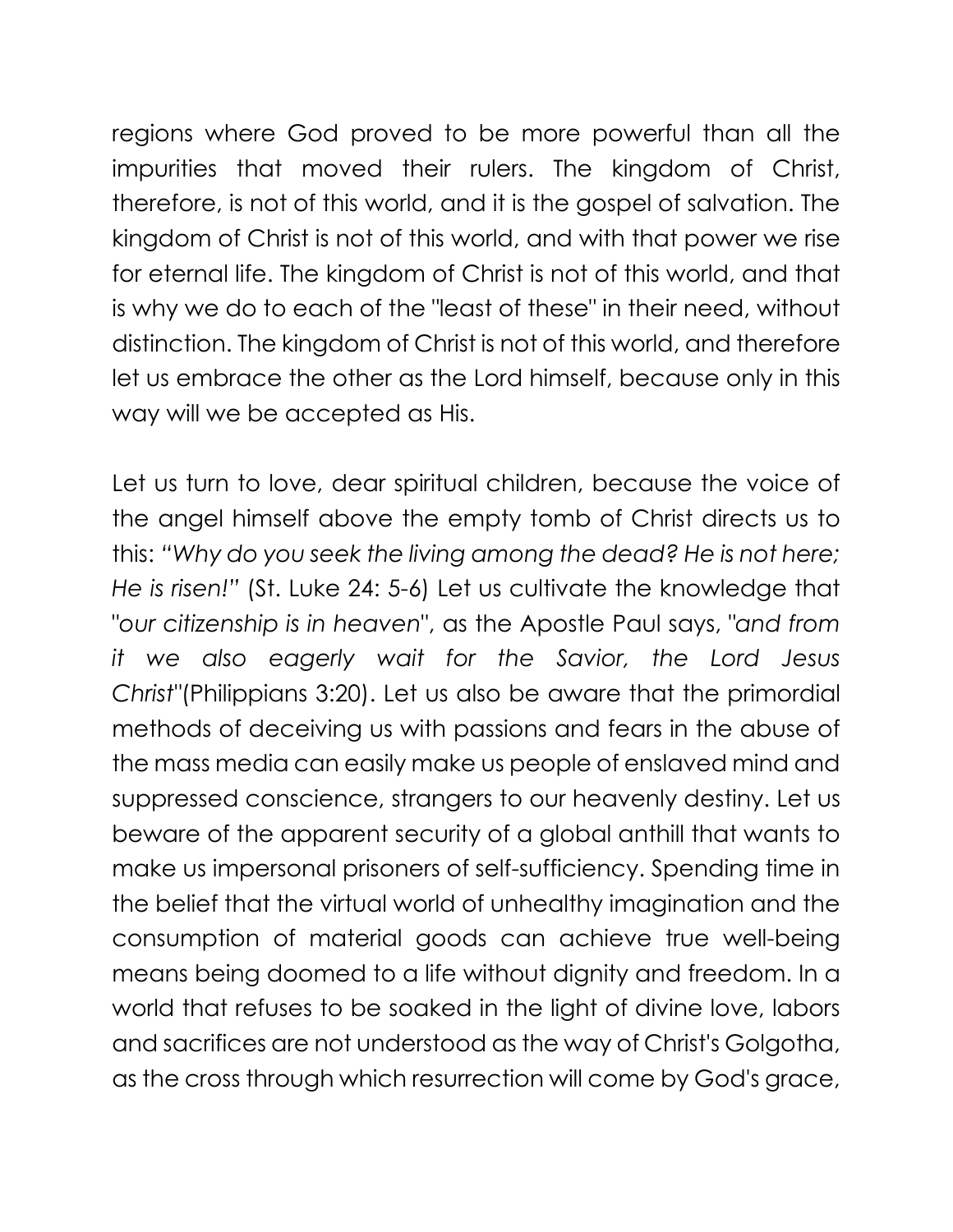but as terrible obstacles to personal peace and security. May our deep fidelity to the cross-bearing and resurrectional destiny of our Serbian people in the way of Saint Sava preserve us from that, and may our decision to follow the New Testamental way of Kosovo lead us to eternal meaning. The earthly kingdom is but for a little while, but the heavenly one is always and forever!

In recent months, many of our doctors, health workers and many other people who have found themselves with difficult and responsible duties have shown immortal acts of self-sacrificing love for God and the fatherland. Looking at the saints of the Church of Christ and imitating their holy ancestors, they walked and continue to walk the path of Christ-like virtues, the path of love that contains and conceives everything, by which the disciples of Christ and the people of God are known. *"Greater love has no one than this, than to lay down one's life for his friends "* (St. John 15:13) - that is how the Lord Christ bequeathed to us the path of true life and peace, outside of which life's difficulties are an arena of nonsense.

In the joy of the Resurrection, with special pastoral care and responsibility, we send our paternal greetings and prayers to our sisters and brothers in the homeland and abroad, wherever Orthodox Serbs live, and especially to those in Kosovo and Metohija, our spiritual and national cradle, telling them that we know their temptations and struggles, but that their Mother Church will always be with them, as it has been up to now. Today we are with you in spirit and prayer wherever you live. May every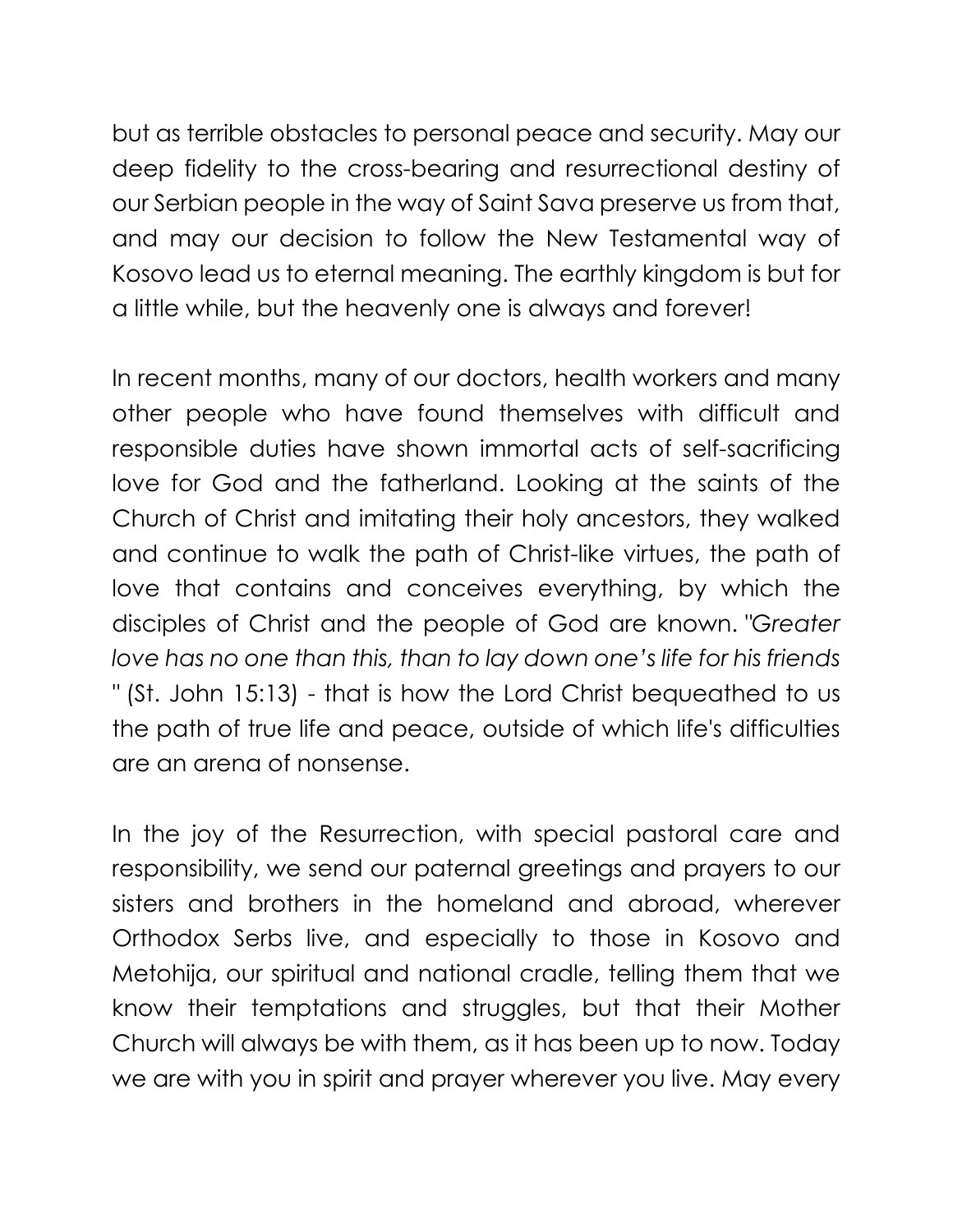Orthodox home be illumined by the light of the Risen Christ and overshadowed by the power of the joyful song: "Christ is risen from the dead, trampling down death by death, and upon those in the tombs bestowing Life!"

May this day in which we are born to eternal life be blessed by God and be happy for all! With these wishes and prayers to the Risen Lord Christ, we wish you every true good and we greet you with the most joyous greeting:

# **Christ is Risen!**

Given at the Serbian Patriarchate in Belgrade at Pascha 2022.

Your intercessors before the Resurrected Christ:

### **Archbishop of Pec,**

#### **Metropolitan of Belgrade-Karlovci and Serbian Patriarch PORFIRIJE**

Metropolitan of Dabro-Bosna **CHRYSOSTOM**  Metropolitan of Montenegro and the Coastlands **JOANIKIJE** Bishop of Srem **VASILIJE**  Bishop of Banja Luka **JEFREM** Bishop of Budim **LUKIJAN** Bishop of Banat **NIKANOR** Bishop of New Gracanica-Midwestern America **LONGIN**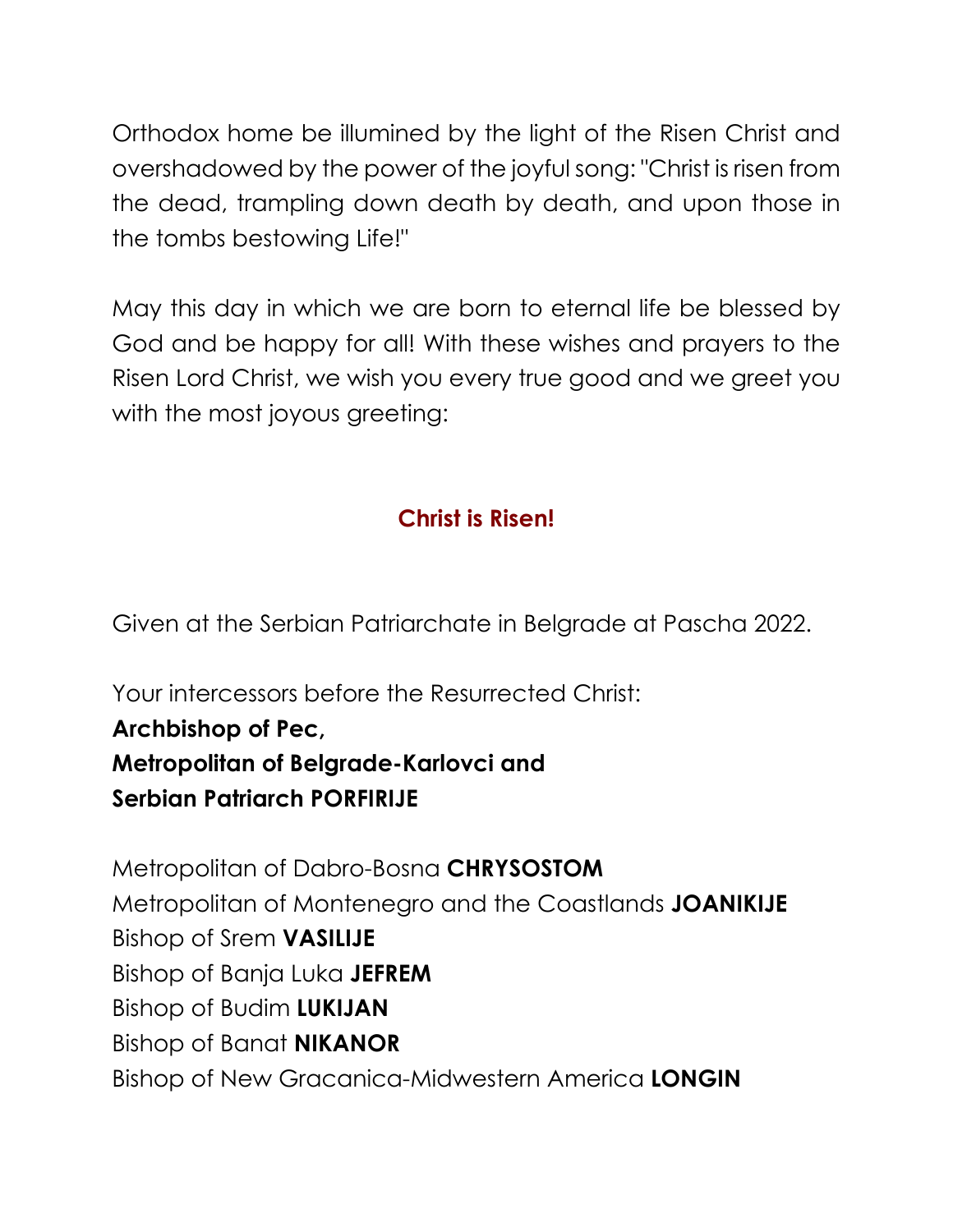Bishop of Canada **MITROPHAN** Bishop of Backa **IRINEJ** Bishop of Great Britain and Scandinavia **DOSITEJ** Bishop of Zicha **JUSTIN** Bishop of Vranje **PAHOMIJE** Bishop of Sumadija **JOVAN** Bishop of Branicevo **IGNATIJE**  Bishop of Zvornik-Tuzla **FOTIJE**  Bishop of Mileseva **ATANASIJE** Bishop of Düsseldorf and Germany **GRIGORIJE** Bishop of Ras and Prizren **TEODOSIJE** Bishop of Western America **MAXIM** Bishop of Gornji Karlovac **GERASIM**  Bishop of Eastern America **IRINEJ** Bishop of Krusevac **DAVID** Bishop of Slavonia **JOVAN**  Bishop of Austria and Switzerland **ANDREJ** Bishop of Bihac-Petrovac **SERGIJE**  Bishop of Timok **ILARION** Bishop of Nis **ARSENIJE**  Bishop of Buenos Aires and South Central America **KIRILO** Bishop of Australia and New Zealand Metropolitanate **SILUAN**  Bishop of Dalmatia **NIKODIM**  Bishop of Osek-Polje and Baranja **HERUVIM** Bishop of Valjevo **ISIHIJE** Bishop of Budim and Niksic **METODIJE**  Bishop of Zahumlje and Hercegovina **DIMITRIJE**